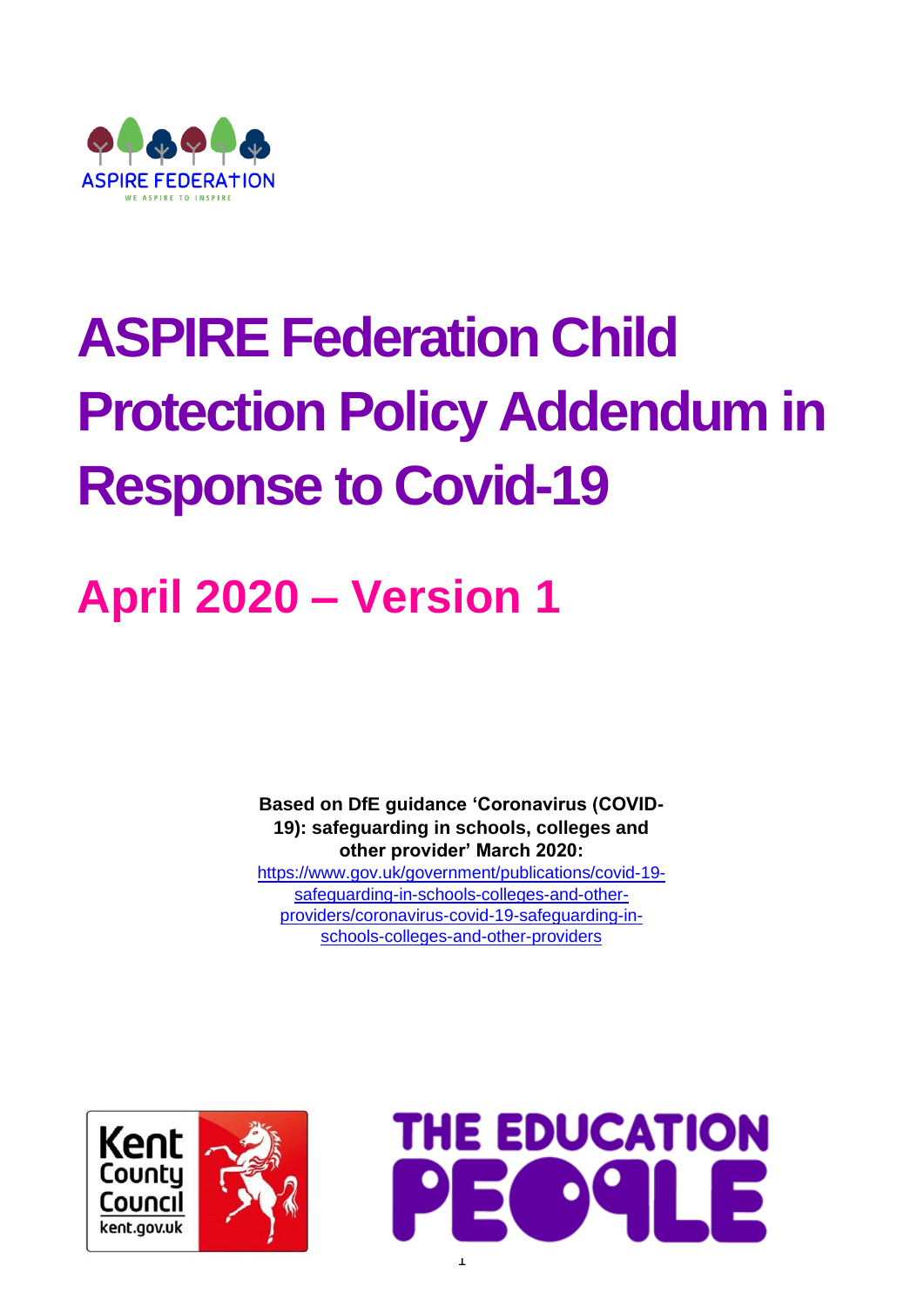# **ASPIRE Federation**

# **Child Protection Policy Addendum in response to Covid-19**

Policy Author:

Date written/Updated: Friday 3<sup>rd</sup> April 2020

Date shared with staff: Friday 3<sup>rd</sup> April

*This addendum will be reviewed following any updates to national and local guidance and procedures and reshared as required.* 

*ASPIRE federation refers to Kingswood Primary school, Leeds and Broomfield C of E Primary School, Platts Heath Primary School and Ulcombe C of E Primary School* 

# **1. Context**

- On 20th March 2020 parents were asked to keep their children at home, wherever possible, as part of the response to coronavirus (COVID-19). Schools and childcare providers were asked to provide care for a limited number of children - children who are vulnerable, and children whose parents are critical to the COVID-19 response and cannot be safely cared for at home.
- The way ASPIRE federation is currently operating in response to coronavirus is fundamentally different, however, our safeguarding principles in accordance with 'Keeping Children Safe in Education' (KCSIE) 2019, remain the same:
	- o the best interests of children will always come first
	- o if anyone has a safeguarding concern about any child they should continue to act and act immediately
	- o a DSL or deputy DSL is available
	- o unsuitable people are not allowed to enter the children's workforce and/or gain access to children
	- o children should continue to be protected when they are online
- This addendum of ASPIRE federation Child Protection policy contains details of any amendments to our existing safeguarding arrangements.

# **2. Key School Contacts**

|                              | Name                  | Email            | <b>Phone Number</b> |
|------------------------------|-----------------------|------------------|---------------------|
| Designated Safeguarding      | Emma Hickling         | First initial,   | 01622 842674        |
| Lead (DSL)                   | <b>Emma Masters</b>   | surname          | between 8-4.30pm    |
|                              | Fiona Steer           | @aspirekent.org. |                     |
|                              | Lynsey Sanchez        | uk               |                     |
| Deputy Designated            | Lesley Unsworth Brown |                  |                     |
| <b>Safeguarding Leads</b>    | Emma Le Mar           |                  |                     |
| Headteacher                  | Emma Hickling         |                  |                     |
|                              |                       |                  |                     |
| <b>Chair of Governors</b>    | Annie Allum           |                  |                     |
|                              |                       |                  |                     |
| <b>Safeguarding Governor</b> | Jo Watts              |                  |                     |

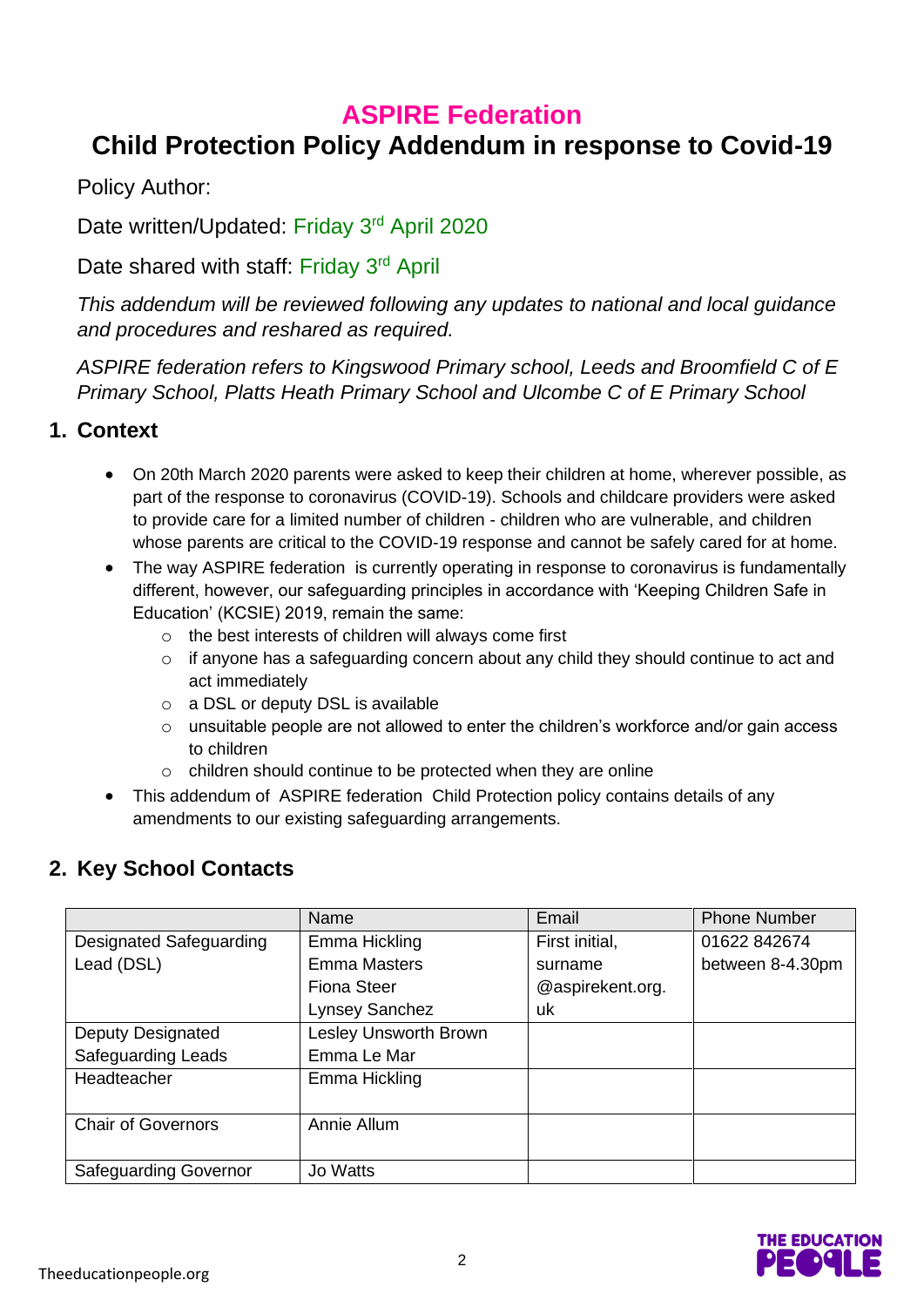| Other key staff e.g. FLO | Toni Arnold |  |
|--------------------------|-------------|--|
|                          |             |  |

# **3. Designated Safeguarding Leads (DSLs)**

- **Name of school** Lead Designated Safeguarding Lead is Emma Hickling/ Team A Lynsey Sanchez, Team B – Fiona Steer Team C – Emma Masters
- **Name of School** Deputy Designated Safeguarding Lead(s) is/are: Team C Emma Le Mar
- All staff and volunteers on-site will have access to a trained DSL (or deputy) and know on any given day who that person is, and how they can speak to them.
	- o Up to date details of the DSL/Deputy DSLs will be visible to staff and children.
- The DSL/Deputy DSL's will continue to engage with social workers, and attend all multiagency meetings, which can be done remotely.

# **4. Vulnerable children**

- Ensuring that vulnerable children remain protected is a top priority for the ASPIRE federation
	- o Vulnerable children include those who have a social worker and those children and young people up to the age of 25 with education, health and care (EHC) plans. Please see DfE guidance for further information on [vulnerable children.](https://www.gov.uk/government/publications/coronavirus-covid-19-guidance-on-vulnerable-children-and-young-people/coronavirus-covid-19-guidance-on-vulnerable-children-and-young-people)
- There is an expectation that children with a social worker will attend a provision, unless in consultation with the child's social worker and family it is agreed this is not in the best interests of the child. Where parents are concerned about the risk of the child contracting COVID19, professionals will talk through these worries with the parent/carer following the advice set out by Public Health England.
- Children with an EHC plan will be risk-assessed in consultation with the Local Authority and parents and a decision will be made about whether they should continue to attend school.
- ASPIRE federation has the flexibility to offer a place to other learners who may also be considered vulnerable by the federation Please contact Emma Hickling to discuss this further.
- If vulnerable children are not attending school, we will regularly keep in contact by telephone with them.
- The ASPIRE federation will continue to work with those professionals involved with children and share relevant information with them such as social workers, early help workers and virtual school heads (VSH). This is especially important during the COVID-19 period.
	- $\circ$  This will include information about attendance and any welfare concerns.
	- o If there is a safeguarding concern, this will be shared with the relevant professional as soon as possible.
- ASPIRE will encourage our vulnerable children and young people to attend a school, including remotely if needed.

# **5. Attendance monitoring**

- Local authorities and education settings do not need to complete their usual day-today attendance processes to follow up on non-attendance.
- ASPIRE and social workers will agree with families/carers whether children in need should attend and ASPIRE will follow up with family/carers where a child/children are supposed to be attending but do not.

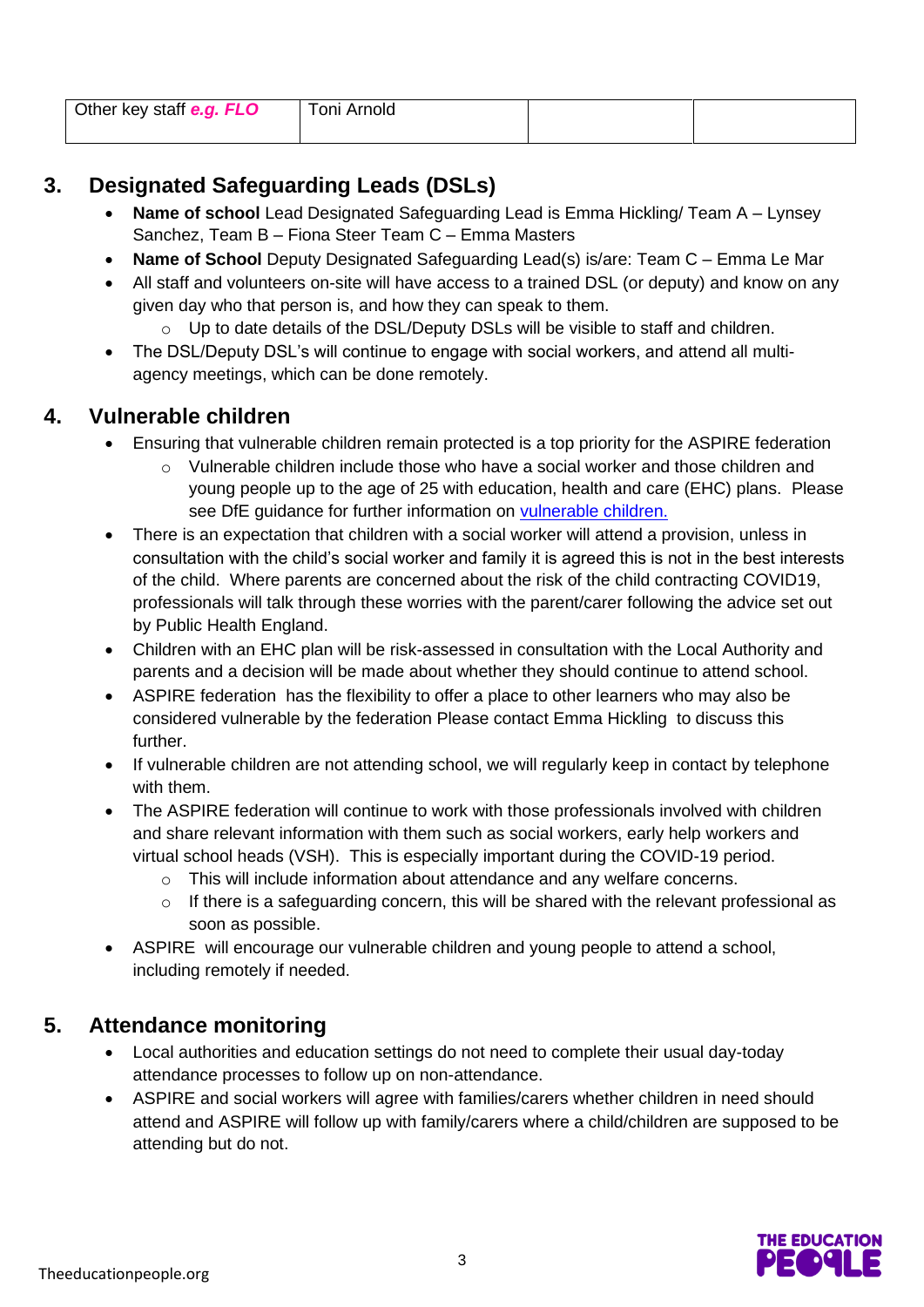- In all circumstances where a vulnerable child/children does not take up their place, or discontinues, ASPIRE will notify their social worker and follow up with the family/carer.
- ASPIRE will also follow up with families/carers that have arranged a place for their child/children, namely keyworkers or children that are considered vulnerable but not open to any agencies and do not attend.
	- o Staff will continue to work with and support children' social workers to help protect vulnerable children.
- ASPIRE will complete both the KCC and government [daily online attendance](file:///C:/Users/KandoA02/OneDrive%20-%20The%20Education%20People/Desktop/daily%20online%20attendance%20form.htm) form to keep a record of children of critical workers and vulnerable children who are attending school/college.

#### **6. Reporting concerns**

- All staff will continue to look out for any signs that indicate a child may be at risk, both on and off site, including online.
	- o If a member of staff/volunteer has any safeguarding concerns about a child, this will be reported to the DSL as soon as possible.*.*
	- o If the concern is urgent, the member of staff/volunteer will speak to a DSL in person or via phone/video call if they are not on site, immediately.
	- $\circ$  In the event a member of staff or volunteer cannot make contact with a DSL, this will not delay them taking immediate action to safeguard a child.
	- o Concerns will be recorded using existing ASPIRE safeguarding processes as outlined in our Child Protection Policy.
- Learners are encouraged to report concerns via existing school systems, or to a trusted adult at home.
- Parents/carers are encouraged to report concerns via existing school systems.
- Where staff are concerned about an adult working with learners, they should report the concern to the headteacher.
	- o If there are concerns about any member of staff or volunteer, the LADO service will be consulted with.
	- $\circ$  Concerns around the headteacher should be directed to the Chair of Governors.

# **7. Safeguarding training and induction**

- DSL training is unlikely to take place whilst there remains a threat of the COVID 19 virus. For the period COVID-19 measures are in place, a DSL (or deputy) who has been trained will continue to be classed as a trained DSL (or deputy) even if they miss their refresher training.
	- $\circ$  Formal DSL refresher training will be undertaken as soon as possible. DSLs will continue to keep their knowledge up to date through other means.
- All existing staff have read KCSIE 2019 Part 1 and accessed safeguarding training.
	- Staff will be made aware if any processes have changed with the sharing of this addendum and the DSL will communicate any changes to local processes directly.
- All new staff and volunteers will have an induction provided via the DSL and will be provided with a copy of the school Child Protection Policy and Covid-19 Addendum.
- Staff may move between school on a temporary basis and consideration given will be given by the DSL as to what induction they need on a case by case basis, dependent on existing skills and knowledge.

#### **8. Safer recruitment**

• It remains essential that people who are unsuitable are not allowed to enter the children's workforce or gain access to children.

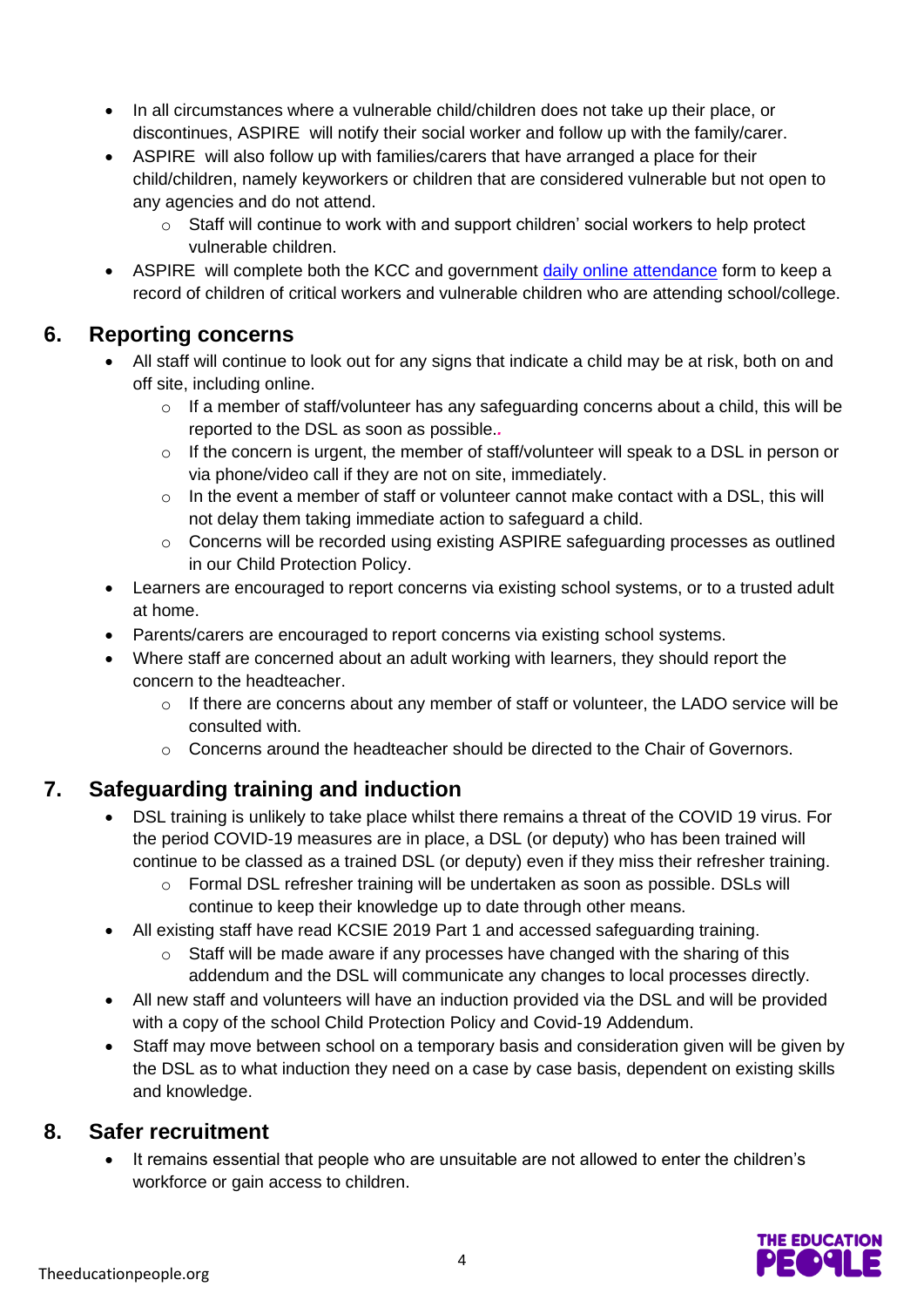- During Covid-19 if ASPIRE recruit new staff we will continue to follow the relevant safer recruitment practices.
- If volunteers are recruited ASPIRE will continue to follow the guidance in accordance with KCSIE 2019 and. Volunteers who have not had the relevant checks will not be left unsupervised with a child.
- If staff from other settings volunteer or begin working at ASPIRE we will ensure they have a relevant DBS check following DfE guidance at this time. ASPIRE will risk assess staff from other settings, as we would for a volunteer.
- If staff are deployed from another education or children's workforce setting to our ASPIRE we will take into account the DfE supplementary guidance on safeguarding children during the COVID-19 pandemic and will accept portability as long as the current employer confirms in writing that:
	- o the individual has been subject to an enhanced DBS and children's barred list check
	- $\circ$  there are no known concerns about the individual's suitability to work with children
	- o there is no ongoing disciplinary investigation relating to that individual
- In response to COVID-19, the Disclosure and Barring Service (DBS) has made changes to its guidance on standard and enhanced DBS ID checking to minimise the need for face-to-face contact.
- ASPIRE will continue to refer to the DBS anyone who has harmed or poses a risk of harm to a child in accordance with KCSIE 2019.
- ASPIRE will continue to consider and make referrals to the Teaching Regulation Agency (TRA) where appropriate. During the period Covid-19 all referrals will be made by emailing [Misconduct.teacher@education.gov.uk.](mailto:Misconduct.teacher@education.gov.uk)
- ASPIRE will continue to update the single central record and will log details of any risk assessment carried out on volunteers and staff on loan from elsewhere.

# **9. Supporting children in school**

- ASPIRE is committed to ensuring the safety and wellbeing of all its learners
- ASPIRE will be a safe space for all children to attend and flourish. A senior member of staff will ensure that there are appropriate staff on site and that staff to learner ratios have been considered to maximise the safety of children.
- ASPIRE will follow the current government guidance in relation to social distancing and all matters relating to public health from the respective websites and outlets
- ASPIRE will ensure that all children who are either categorised as vulnerable or children of critical workers and are in attendance are appropriately supported.
- ASPIRE will continue to record any support provided to children in relation to safeguarding issues on their respective safeguarding recording system.

#### **Peer on Peer Abuse**

- ASPIRE continues to recognise and respond to cases of Peer on Peer abuse by considering each incident on a case by case basis and basing any intervention on usual processes outlined within KCSIE 19.
- ASPIRE recognises that the current circumstances and the changeable nature of current Government guidance may mean that the school may need to adapt elements of the process in some cases to ensure that they are able to respond in line with Government advice when required.

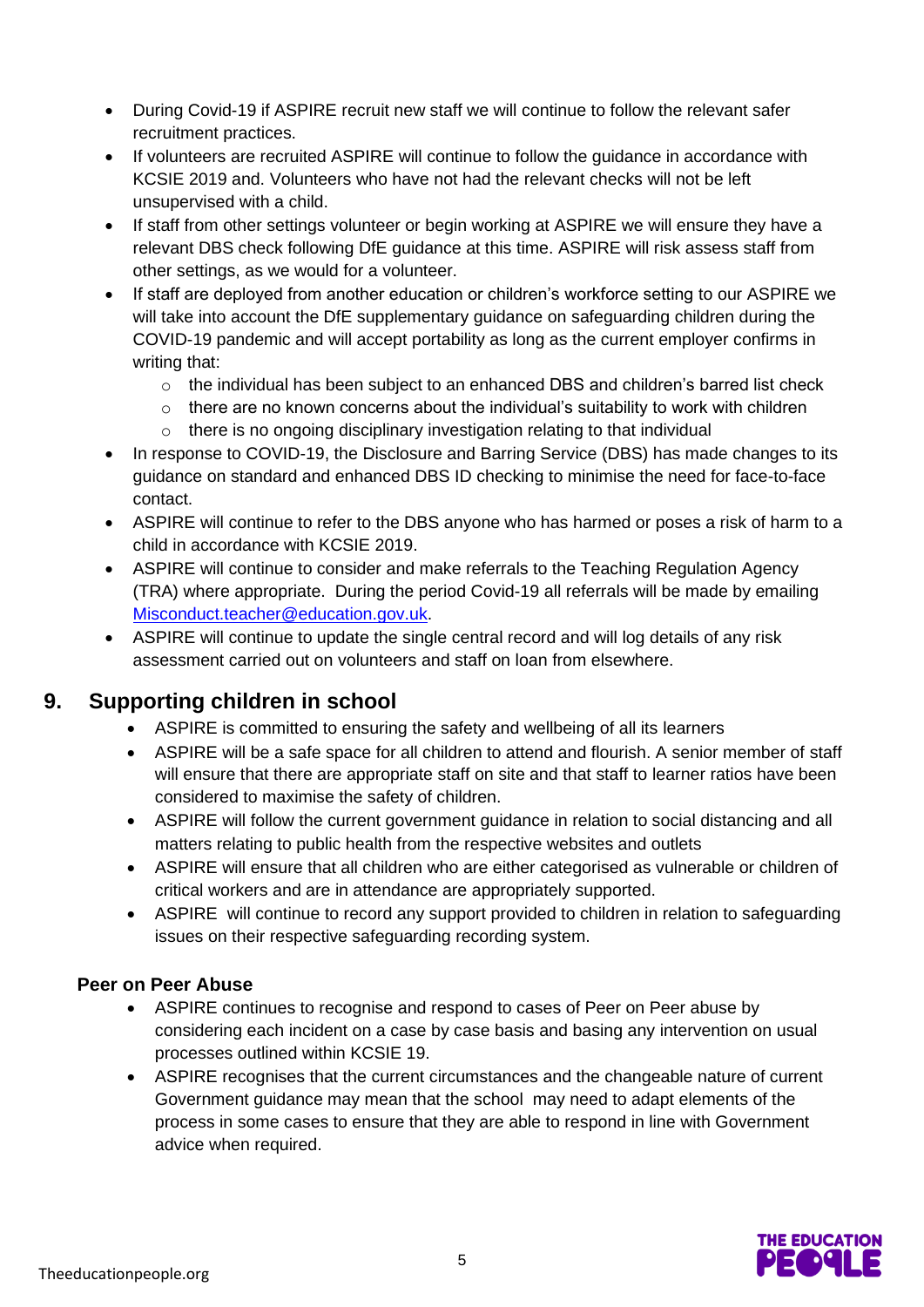• The DSL will continue to consult as appropriate with multi-agency professionals to ensure that children's safety and wellbeing is not compromised when incidents of peer on peer abuse are brought to their attention.

#### **Online safety**

- ASPIRE expectations with regards online behaviour and education when using ASPIRE provided devices or internet access on site will continue to be implemented in line with existing polices. Any concerns regarding onsite online behaviour or use will be responded to in line with existing policies.
- ASPIRE will continue to provide a safe online learning environment where learners use ASPIRE provided devices on site; appropriate filtering and monitoring will continue to be implemented.
	- $\circ$  Learners internet use will be supervised by staff according to their age and ability and learners will be directed to use appropriate online resources and tools.
- Use of staff and learner personal devices, including mobile phones, will be managed in line with our existing mobile technology policy.

#### **10. Supporting children not in school**

- ASPIRE will continue to ensure the safety and wellbeing of all children and young people that remain on the ASPIRE roll
- All DSLs will continue to identify those vulnerable children that would benefit from Early Help as identified in KCSIE 2019, provide pastoral support and consider whether they would benefit from external support also.
- There will be clear plans around how best to communicate with learners who are identified as vulnerable, as well as those about whom DSLs have concerns about who do not receive a statutory service.
	- $\circ$  This could include telephone contact and/or doorstep visits but is at the discretion of the DSL.
- ASPIRE and the DSL will work closely with all relevant agencies and professionals regarding safeguarding a child who is not on site.
	- Any plans will be reviewed regularly and if concerns become significant, the DSL will consider any requests for support if considered appropriate.
- ASPIRE recognises that this is a difficult time for children and young people who consider ASPIRE as a safe place and the current situation may impact on learners', staff and parent/carers mental health.
- The ASPIRE will utilise its website and social media presence to ensure that safeguarding messages are shared with children and their families. This will include links to appropriate services and resources that are aimed at supporting them throughout this period.

#### **Online safety away from** ASPIRE

- All staff will continue to look out for any signs that indicate a child may be at risk online and will report and respond to concerns in line with the Child Protection Policy addendum.
	- o Where necessary, referrals will be made to LADO, children's social care and as required, the police.
- Learners are encouraged to report concerns to a member of staff or a trusted adult at home. Where this is not possible, additional support can be accessed online via:
	- Childline: [www.childline.org.uk](http://www.childline.org.uk/)

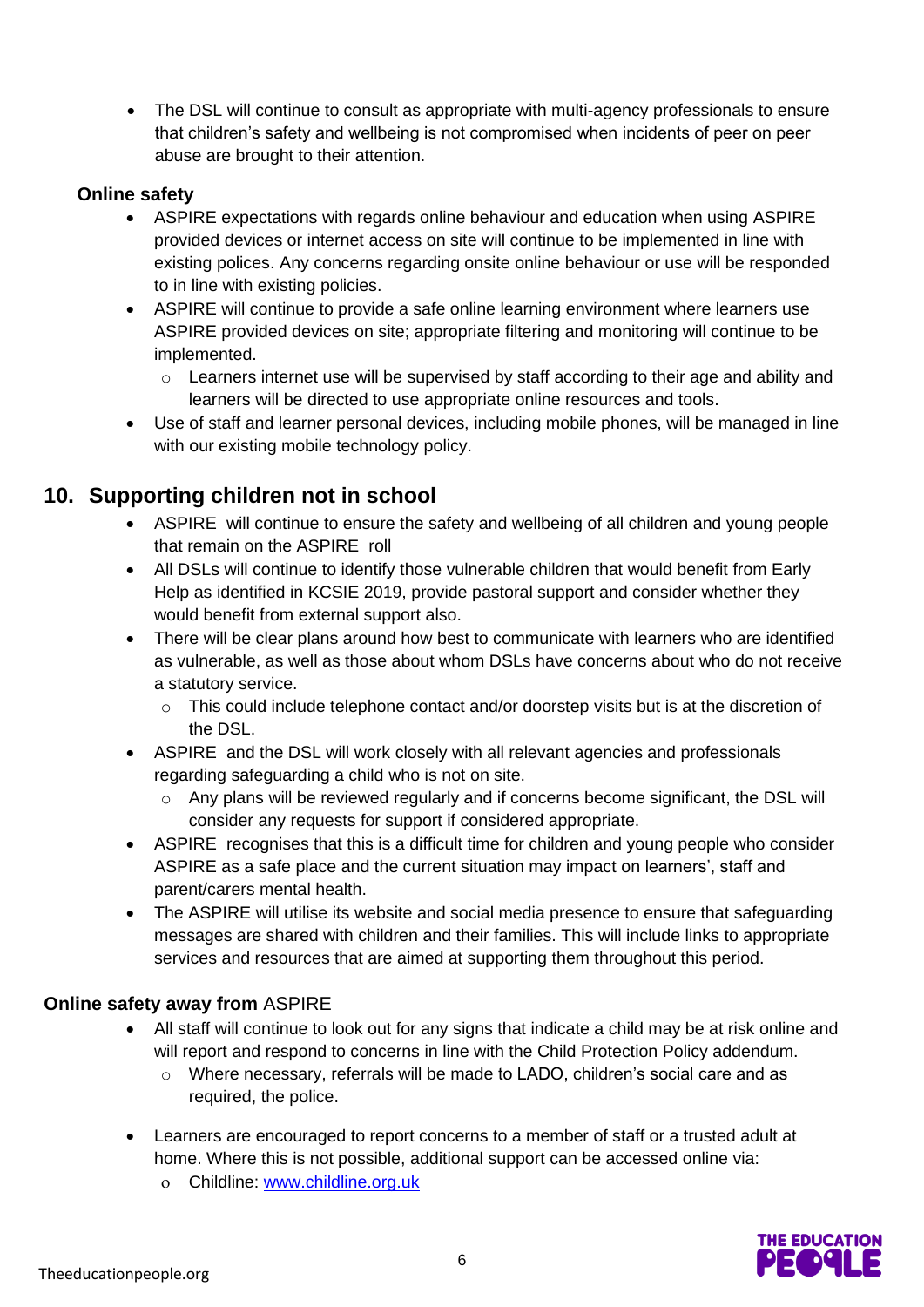- UK Safer Internet Centre's 'Report Harmful Content': [https://reportharmfulcontent.com](https://reportharmfulcontent.com/)
- National Crime Agency Child Exploitation and Online Protection Command (NCA-CEOP): [www.ceop.police.uk/safety-centre](https://www.ceop.police.uk/safety-centre/)
- Parents/carers are encouraged to ensure children are appropriately supervised online and that appropriate parent controls are implemented.
- All communication with learners and parents/carers will take place using ASPIRE provided or approved communication channels; for example, ASPIRE provided email account. .
	- Any pre-existing relationships or situations which mean this cannot be complied with will be discussed with the DSL.
- ASPIRE will ensure any use of online learning tools and systems is in line with privacy and data protection/GDPR requirements.
- Staff and learners will engage with remote teaching and learning in line with existing behaviour principles as set out in our ASPIRE community
- When delivering remote learning, staff will:
	- Only use online tools that have been evaluated and agreed by leadership.
	- Ensure remote learning activities are planned in accordance with our curriculum policies, taking learner needs and technology access into account.
	- Where possible, pre-record content.
- If remote learning is taking place 'live' using webcams or chat facilities, staff and learners will ensure a professional environment is maintained. This means:
	- Staff will record the length, time, date and attendance of any online lessons/contact held or made.
	- Live sessions will involve at least two members of staff where possible.
		- Sessions will not be delivered in any 1:1 situation, unless pre-approval has been given by the DSL and/or Headteacher and the session is auditable.
	- Staff will record any online lessons so they can be audited or accessed later if required; learners and staff should be made aware that lessons are being recorded.
	- Staff will agree online behaviour expectations with learners at the start of lessons.
		- Staff will revisit our acceptable use of technology policy with learners as necessary.
	- All participants will wear suitable dress, use professional language, and ensure backgrounds of videos (live or pre-recorded) are neutral and appropriate.
		- Staff and learners should ensure personal information and/or, inappropriate or unsuitable personal items are not visible.
		- Where possible, other household members should not be in the background or shot; if this unavoidable, they should follow appropriate language and behaviour expectations.
		- **EXECT** If Live streaming, staff will mute and/or disable learners' videos and microphones, as required.

#### **11. Additional support and links**

- As well as through existing ASPIRE mechanisms, learners, staff and parents/carers can access age appropriate and practical support and advice via a range of national and local services:
	- Childline: [www.childline.org.uk](https://www.childline.org.uk/)
	- o Kent Resilience Hub: [https://kentresiliencehub.org.uk](https://kentresiliencehub.org.uk/)
	- NSPCC: [https://learning.nspcc.org.uk/safeguarding-child-protection/how-to-have-difficult](https://learning.nspcc.org.uk/safeguarding-child-protection/how-to-have-difficult-conversations-with-children/)[conversations-with-children/](https://learning.nspcc.org.uk/safeguarding-child-protection/how-to-have-difficult-conversations-with-children/)

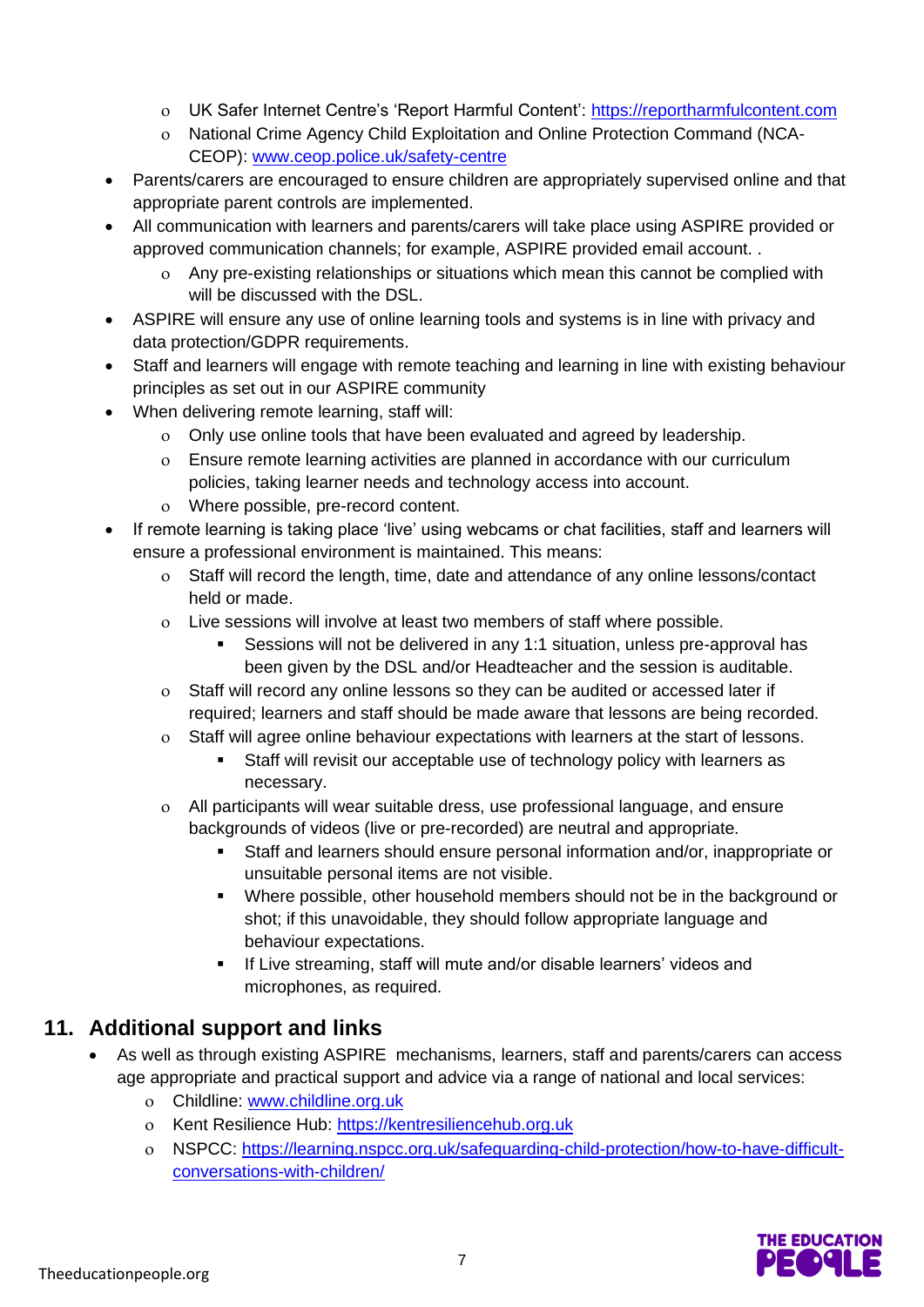#### **DfE Guidance**

- Closure of educational settings: information for parents and carers: [www.gov.uk/government/publications/closure-of-educational-settings-information-for-parents](https://www.gov.uk/government/publications/closure-of-educational-settings-information-for-parents-and-carers/closure-of-educational-settings-information-for-parents-and-carers)[and-carers/closure-of-educational-settings-information-for-parents-and-carers](https://www.gov.uk/government/publications/closure-of-educational-settings-information-for-parents-and-carers/closure-of-educational-settings-information-for-parents-and-carers)
- Vulnerable Children Guidance: [www.gov.uk/government/publications/coronavirus-covid-19](https://www.gov.uk/government/publications/coronavirus-covid-19-guidance-on-vulnerable-children-and-young-people/coronavirus-covid-19-guidance-on-vulnerable-children-and-young-people) [guidance-on-vulnerable-children-and-young-people/coronavirus-covid-19-guidance-on](https://www.gov.uk/government/publications/coronavirus-covid-19-guidance-on-vulnerable-children-and-young-people/coronavirus-covid-19-guidance-on-vulnerable-children-and-young-people)[vulnerable-children-and-young-people](https://www.gov.uk/government/publications/coronavirus-covid-19-guidance-on-vulnerable-children-and-young-people/coronavirus-covid-19-guidance-on-vulnerable-children-and-young-people)
- COVID-19: guidance for educational settings: [www.gov.uk/government/publications/guidance-to](http://www.gov.uk/government/publications/guidance-to-educational-settings-about-covid-19)[educational-settings-about-covid-19](http://www.gov.uk/government/publications/guidance-to-educational-settings-about-covid-19)
- Coronavirus (COVID-19): safeguarding in schools, colleges and other providers: [www.gov.uk/government/publications/covid-19-safeguarding-in-schools-colleges-and-other](http://www.gov.uk/government/publications/covid-19-safeguarding-in-schools-colleges-and-other-providers)[providers](http://www.gov.uk/government/publications/covid-19-safeguarding-in-schools-colleges-and-other-providers)
- Coronavirus (COVID-19): attendance recording for educational settings: [www.gov.uk/government/publications/coronavirus-covid-19-attendance-recording-for](http://www.gov.uk/government/publications/coronavirus-covid-19-attendance-recording-for-educational-settings)[educational-settings](http://www.gov.uk/government/publications/coronavirus-covid-19-attendance-recording-for-educational-settings)

#### **Specific Links relating to Coronavirus for Learners and Parents/Carers**

- Kent County Council: [www.kent.gov.uk/social-care-and-health/health/coronavirus](http://www.kent.gov.uk/social-care-and-health/health/coronavirus)
- Childline: [www.childline.org.uk/info-advice/your-feelings/anxiety-stress-panic/worries-about-the](http://www.childline.org.uk/info-advice/your-feelings/anxiety-stress-panic/worries-about-the-world/coronavirus/)[world/coronavirus/](http://www.childline.org.uk/info-advice/your-feelings/anxiety-stress-panic/worries-about-the-world/coronavirus/)
- Mind: [www.mind.org.uk/information-support/coronavirus/coronavirus-and-your-wellbeing/](http://www.mind.org.uk/information-support/coronavirus/coronavirus-and-your-wellbeing/)
- Young Minds: <https://youngminds.org.uk/blog/talking-to-your-child-about-coronavirus/>
- Kent Children's University: Home Resources Learning Packs: [www.theeducationpeople.org/blog/kent-childrens-university-home-learning-resources-pack-is](http://www.theeducationpeople.org/blog/kent-childrens-university-home-learning-resources-pack-is-live/)[live/](http://www.theeducationpeople.org/blog/kent-childrens-university-home-learning-resources-pack-is-live/)
- Children's Commissioner:
	- Children's guide to coronavirus: [www.childrenscommissioner.gov.uk/publication/childrens-guide-to-coronavirus/](http://www.childrenscommissioner.gov.uk/publication/childrens-guide-to-coronavirus/)
	- Resources for parents during coronavirus: [www.childrenscommissioner.gov.uk/coronavirus/resources/](http://www.childrenscommissioner.gov.uk/coronavirus/resources/)
- Sport England: [www.sportengland.org/stayinworkout](http://www.sportengland.org/stayinworkout)
- Place2be:
	- [www.place2be.org.uk/about-us/news-and-blogs/2020/march/coronavirus-supporting](http://www.place2be.org.uk/about-us/news-and-blogs/2020/march/coronavirus-supporting-children-who-may-be-especially-vulnerable/)[children-who-may-be-especially-vulnerable/](http://www.place2be.org.uk/about-us/news-and-blogs/2020/march/coronavirus-supporting-children-who-may-be-especially-vulnerable/)
	- [www.place2be.org.uk/about-us/news-and-blogs/2020/march/coronavirus](http://www.place2be.org.uk/about-us/news-and-blogs/2020/march/coronavirus-information-for-children/)[information-for-children/](http://www.place2be.org.uk/about-us/news-and-blogs/2020/march/coronavirus-information-for-children/)

#### **Online Safety**

- NCA-CEOP: [www.thinkuknow.co.uk/](https://www.thinkuknow.co.uk/)
- Internet Matters: [www.internetmatters.org/](https://www.internetmatters.org/)
- Childnet: [www.childnet.com/blog/keeping-children-happy-and-safe-online-during-covid-19](http://www.childnet.com/blog/keeping-children-happy-and-safe-online-during-covid-19)
- UK Safer Internet Centre: [www.saferinternet.org.uk/blog/working-remotely-advice-professionals](https://www.saferinternet.org.uk/blog/working-remotely-advice-professionals-parents-posh-rhc)[parents-posh-rhc](https://www.saferinternet.org.uk/blog/working-remotely-advice-professionals-parents-posh-rhc)
- NSPCC: [www.nspcc.org.uk/keeping-children-safe/online-safety/](http://www.nspcc.org.uk/keeping-children-safe/online-safety/)
- Parent Info:<https://parentinfo.org/>
- BBC Own it: [www.bbc.com/ownit](https://www.bbc.com/ownit)